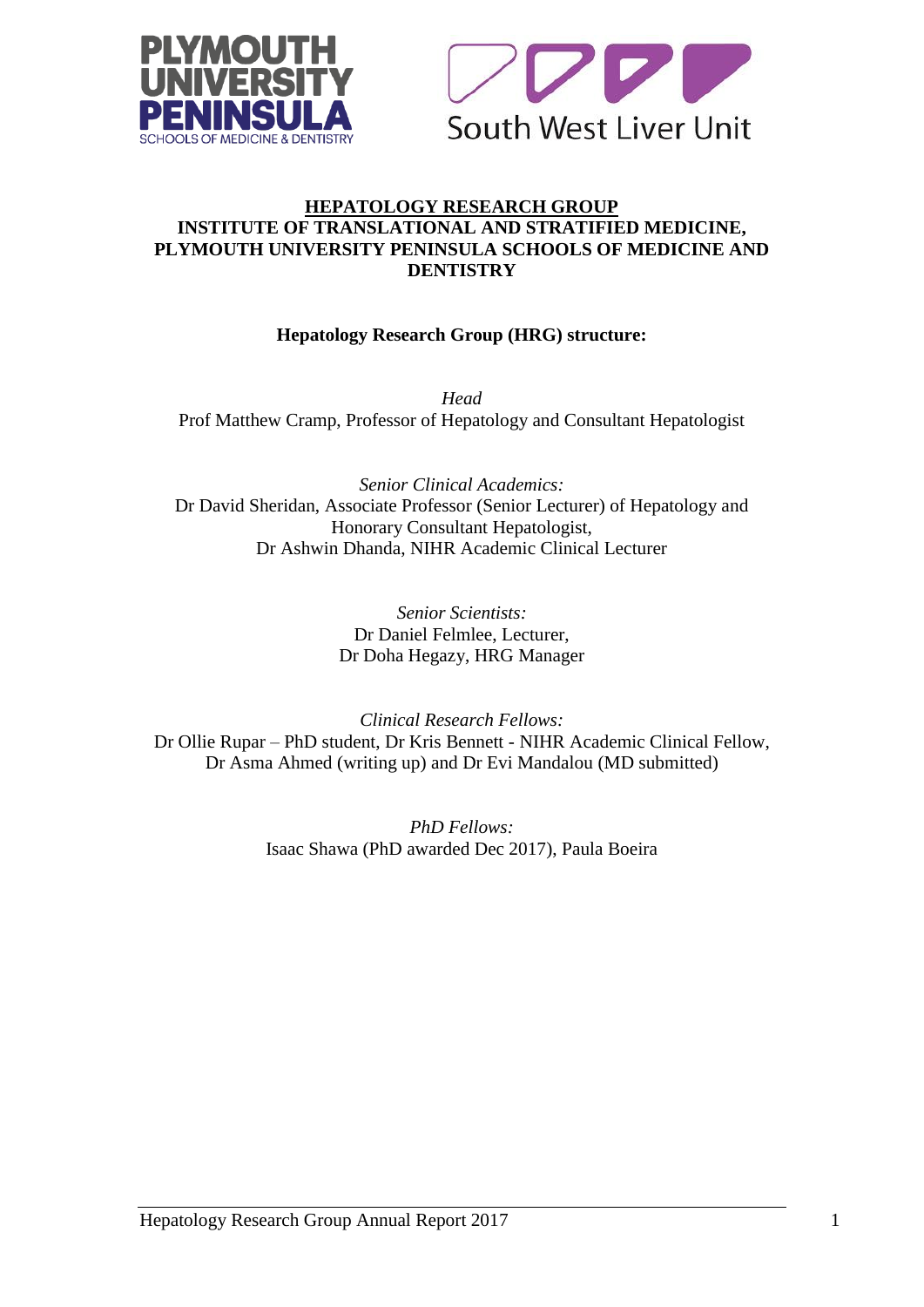



# **Hepatology Research Group Annual Report 2017**

#### **Overview:**

2017 was another successful year for the Hepatology Research Group (HRG) with further growth and diversification of our research portfolio. A highlight of the year was the move in September into the Derriford Research Facility, the new headquarters of the Institute of Translational and Stratified Medicine (ITSMed). This landmark £17 million investment by the University into its biomedical research infrastructure has delivered state-of-the-art laboratories and a rich, collaborative environment for the HRG with many other university researchers now co-located. This is already facilitating new and closer collaborations, and is generating many new ideas for future projects with a large group of scientists working in one area.

The HRG published a good number of high impact papers as well as presenting our findings at national and international meetings. The group has increased from 3 to 4 main areas of research interest, with the fourth strand researching liver cancer getting underway in 2017 in collaboration with Dr Jemimah Denson from the Derriford histopathology department and Dr Michael Jarvis from the School of Biomedical & Healthcare Sciences which is now based at the DRF.

The 4 areas of research are:

- 1) hepatitis C virus infection and protection from infection
- 2) non-alcoholic fatty liver disease and metabolic liver diseases
- 3) alcohol related liver disease
- 4) liver cancer development and its prevention.

A short summary of the work in each of these areas is included in this report.

There were two notable individual successes in 2017 with Matthew Cramp elected as President of the British Association for the Study of the Liver for a 2 year term from October 2017, and in November Ashwin Dhanda was awarded Medical Research Council funding for his work on alcoholic hepatitis. Ashwin is a co-applicant on the MRC Stratified Medicine Alcoholic Hepatitis Consortium which was granted £4.8 million to conduct clinical trials and biomarker and mechanistic studies. Ashwin will lead the work looking at biomarkers of steroid responsiveness.

The group were successful in appointing Dr Kris Bennett to an NIHR supported Academic Clinical Fellow post. This is a 3 year post for Kris to develop his own PhD proposal and seek grant funding.

The HRG inflammatory liver disease biobank gained full ethics and HTA approval in 2017. This allows us to prospectively collect and archive blood and tissue specimens from consenting patients with any underlying cause of liver disease. This long term project will underpin much future work with samples stored in the biobank expected to be used for a wide variety of scientific studies. The biobank has already facilitated our research programmes on non-alcoholic fatty liver disease and liver cancer.

The research group, together with the wider clinical team of the South West Liver Unit, continue to be actively involved in clinical trials and are major recruiters to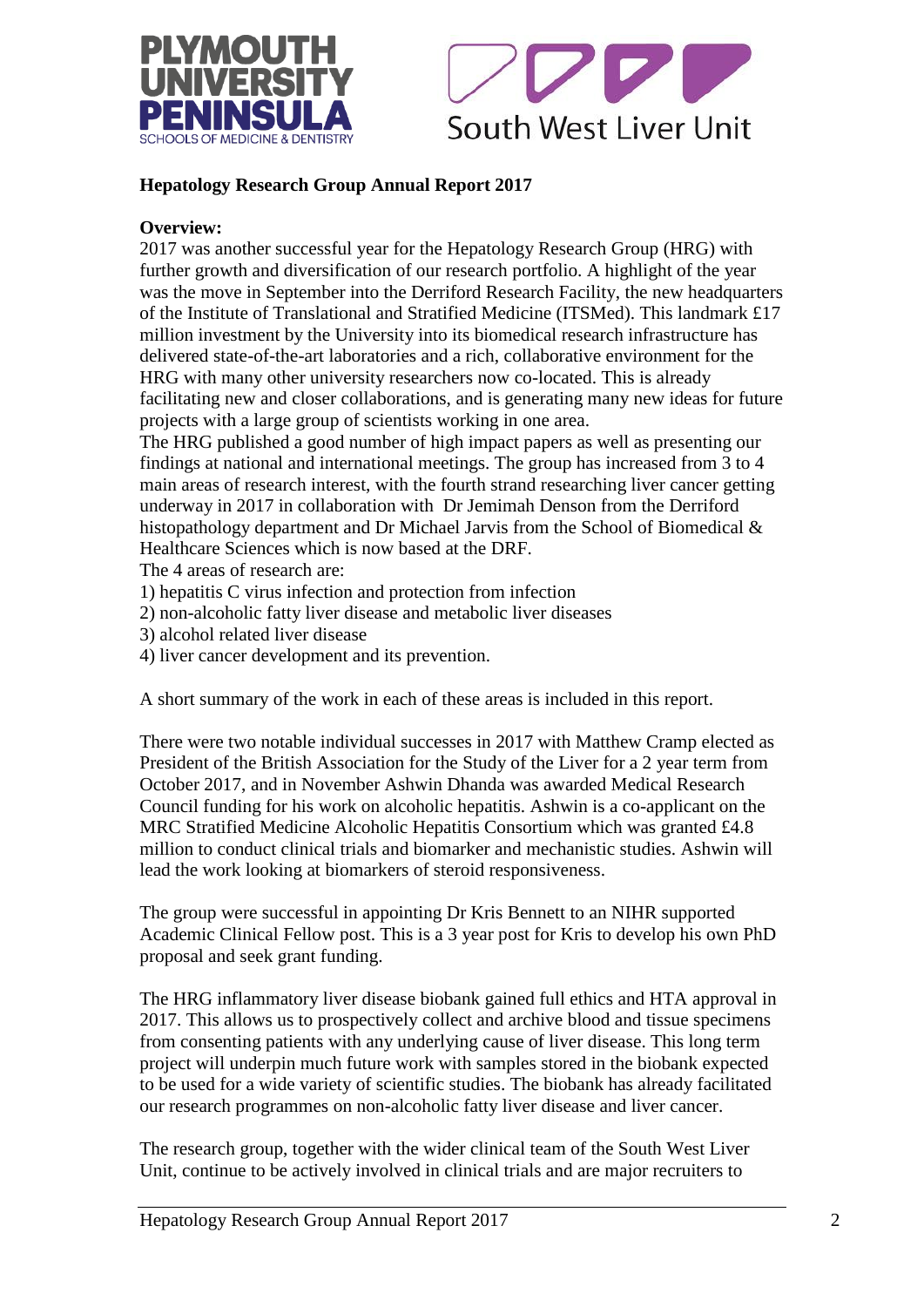



many interventional studies (including those for HCV infection, non-alcoholic fatty liver disease, primary biliary cirrhosis, alcoholic hepatitis, and advanced decompensated liver disease) as well as additional observational studies.

A useful ongoing collaboration with Bath University saw 2 excellent undergraduates complete their year with the HRG in August. Both students completed ambitious laboratory based projects and presented their work at national meetings. Another student has joined us from September and is making excellent progress. We hope to continue with this successful link.

#### **Hepatitis C Virus infection and Protection from Infection Leads: Matthew Cramp, Dan Felmlee**

The HRG studies on HCV exposed but uninfected cases continue to uncover new findings and shed light on mechanisms of viral resistance. We have continued searching for genetic components of resistance to HCV infection by poring over genome sequences of blood transfusion HCV exposed but uninfected cases, with an aim of finding novel targets to prevent infection even after high dose exposure. In six of eight individuals we have identified six candidate genes that have extremely rare variants. Dan, with the help of Philippa one of our undergraduate students from Bath, made good progress to develop the cell culture model to functionally validate the genes associated with the high level resistance. Using the CRISPR /Cas-9 system to knock out the identified genes he is developing cell lines that can then be challenged with HCV to determine if they can be made resistant to infection. This work will be greatly facilitated once the CL3 lab is open, but for now the work will continue in collaboration with the MRC Centre for Virus Research at Glasgow University.

Isaac Shawa completed, submitted and was awarded his PhD thesis in 2017 in record time. His work on lipidomics in the injection drug using HCV exposed uninfected cohort was presented at several meetings, generated a lot of interest and points clearly towards virus-lipid interactions being key in establishing infection. Isaac completed novel work on the innate immune response in his exposed uninfected cohort in 2017. This has highlighted major upregulation of innate responses to viral RNA stimulation in EU cases, compared to infected cases. Kris and Dan are now further investigating this important finding, while Isaac prepares to submit his findings for publication.

Asma Ahmed continues to analyse her complex data on the evolution of innate immune responses in patient undergoing anti-viral therapy and is working toward submitting her MD thesis in early 2018. Evi Mandalou submitted and was awarded her MD in 2017 and is now writing up some of the key findings on the role of IL-27 in exposed uninfected cases.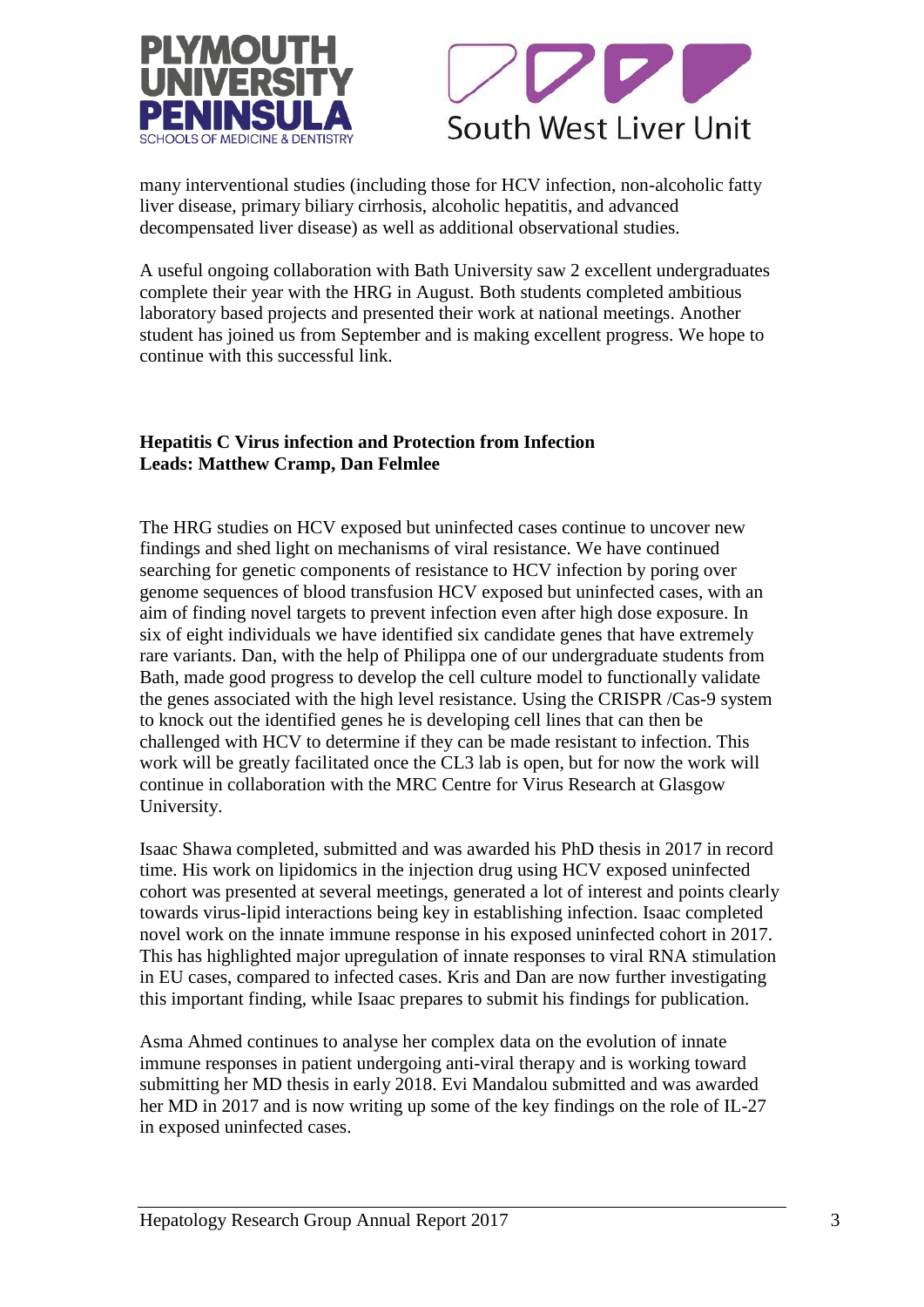



David Sheridan's on-going contribution to the International Hepatitis C genetics consortium has led to publications in Gastroenterology and Nature Genetics, enhancing understanding of the contribution of host genetics to liver fibrosis progression in viral and non-viral liver disease

#### **Non-alcoholic fatty liver disease and metabolic liver diseases Lead: David Sheridan, Dan Felmlee**

Research developments in the area of NAFLD and metabolic liver disease continued apace in 2017. Dr Sheridan published the first national survey of care standards for assessment and treatment of NAFLD in the United Kingdom. As clinical lead for NAFLD, local referral pathways have been revised, and he has presented on NAFLD diagnostics and treatment at the regional obesity meeting in Exeter. Emerging themes for development in 2018 are in the areas of streamlining NAFLD management care pathways with primary care, and links to weight management services, with a research focus on the utility of non-invasive diagnostics within clinical pathways and motivation / behaviour changes for lifestyle interventions.

Dr Sheridan has established a growing reputation in the study of metabolic liver diseases, and is an invited speaker at the international inherited disorders of metabolism affecting the liver meeting in Leuven, Belgium in March 2018, and cochair of the metabolic liver disease symposium at the BASL Basic Science meeting in 2018. He has provided peer review for grants and publications from Wellcome, MRC, NIHR and Cancer Research UK in 2017.

Successful recruitment into global phase 2 and 3 clinical trials for novel therapeutic targets for NASH continues, with Plymouth Hospitals being a major recruiting centre. We are using Multiparametric MRI scanning technology from Perspectum Diagnostics Ltd in clinical trials sponsored by Intercept and Novartis, and are exploring further utility of this non-invasive diagnostic technology in clinical diagnostic pathways as an alternative to liver biopsy.

The Inflammatory Liver Diseases Biobank (ILB) is now established, and focusing on collection of healthy liver tissue for surgical liver resections, liver cancers and fatty liver disease donors, with paired blood samples and clinical data. The governance structures and HTA regulations for the ILB are in place, with the intention of this resource growing to support a wide range transitional liver disease research projects in the future.

We welcomed Paula Boeira for the first year of her PhD with the HRG, with Dr Sheridan as Director of Studies. Paula has been effective in isolating primary human hepatocytes (PHH) from liver resection samples surplus to diagnostic requirements donated to the ILB which has already become a very valuable resource of biological samples. Paula has been using the 3D cell culture 'LiverChip' in collaboration with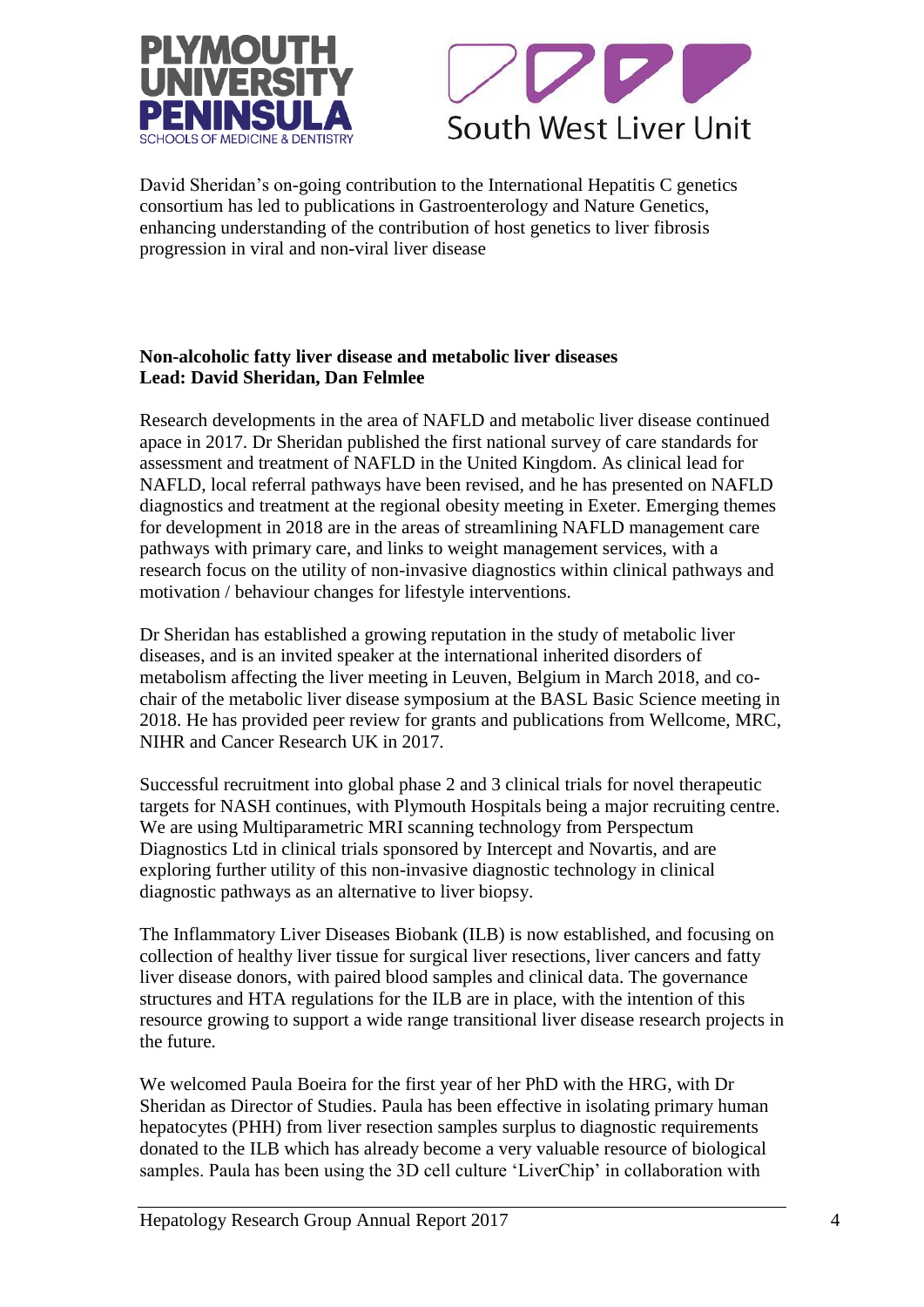



CN Bio Innovations to sustain primary human hepatocytes in the lab, and is interrogating mitochondrial bioenergetics in a PHH NASH model, co-supervised by Charlie Affourtit and Dan Felmlee. She presented her project outline at the BASL basic science meeting in May 2017.

#### **Alcohol related liver disease Lead: Ashwin Dhanda**

2017 was a successful year for HRG research in alcohol-related liver disease. Ashwin was awarded funding as part of a Medical Research Council Stratified Medicine Consortium bid to pursue studies in patients with alcoholic hepatitis over the next 5 years. He will lead the evaluation of a bioassay he developed to measure steroid responsiveness in these patients as well as investigate other potential disease biomarkers. He will also contribute to several clinical trials in alcoholic hepatitis which will benefit local patients. This exciting consortium will strengthen Plymouth's links with other leaders in the field and provide the opportunity for future collaborative working.

Ashwin continued his laboratory work investigating immune dysfunction in alcoholrelated liver disease, supported by Euan Yates, an undergraduate placement student from the University of Bath. This led to the presentation of 5 posters at international conferences and publication of 1 manuscript with a further manuscript in preparation. This year also saw the publication of revised NICE clinical guidelines for the management of alcoholic hepatitis for which Ashwin was Topic Expert.

Ashwin has successfully obtained 2 small project grants to carry out projects investigating alcoholic hepatitis. The first, funded by Core, will measure global immune function to determine if this is related to mortality and the second, funded by the PHNT charitable fund, will measure a range of trace elements as biomarkers of survival in collaboration with colleagues at Imperial College Healthcare NHS Trust.

# **Liver cancer development and its prevention Lead: Matthew Cramp, Jemimah Denson, Michael Jarvis**

This new area of study got underway with the arrival of Dr. Ollie Rupar in early 2017. Ollie is studying universal tumour associated antigen (U-TAA) expression in various types of liver tumour using a combination of histological and genetic methods. His first hurdle was to get ethical approval to study archived liver tumour tissue held by the hospital pathology department. Having achieved that, he has already successfully extracted tumour DNA from archived tissue and is refining the staining techniques that will be needed. The study of U-TAA in primary liver tumours is in its infancy but has considerable potential. We hope our findings will help better refine the identification of early malignancy and also variant tumours that progress more rapidly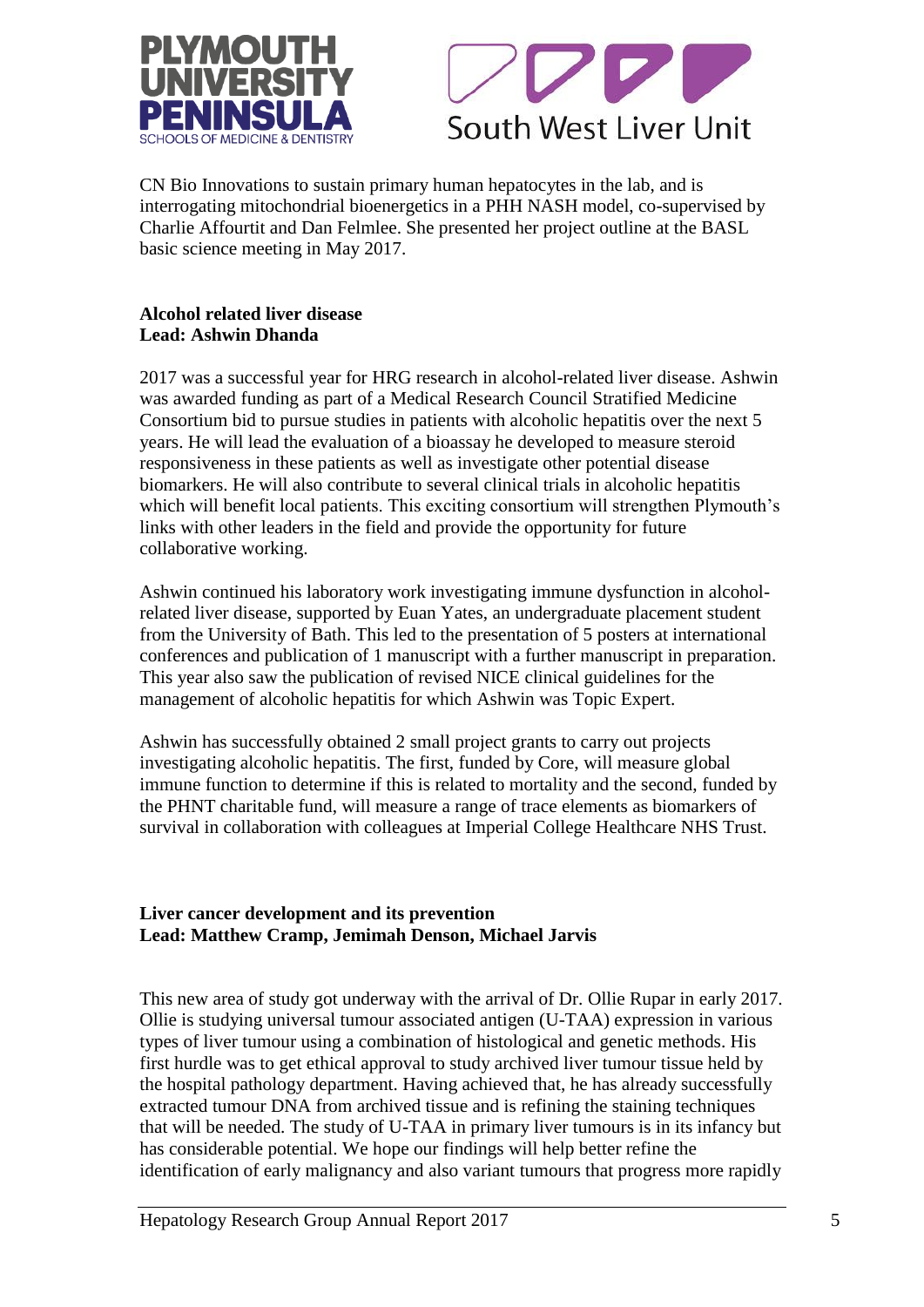



as well as help identify serum markers able to diagnose hepatic malignancy at an earlier stage. In the longer term we will seek to use an immunotherapeutic approach targeting U-TAA to alter the course of liver tumour progression.

# **HRG Management and teaching Lead: Doha Hegazy**

The HRG structure and dynamic were significantly developed during 2017 with successes in many areas. First of all, our laboratory and research activities moved smoothly from the John Bull Building to the DRF in September 2017. The move is a great opportunity and the DRF is an excellent environment for networking with many scientists with different areas of expertise to enhance our research projects.

At the student level, 2017 was a good year with Isaac Shawa being awarded his PhD and Evi Mandalou successfully defending her thesis with her MD to be awarded in early 2018. Dr Asma Ahmed is now completing her writing up. Our collaboration with Bath University proved very fruitful with 2 excellent undergraduates joining us both of whom successfully completed their projects in August 2017.

Doha's focus is always to provide good support to students at different levels and in all areas of laboratory work. She has ensured all HRG members are trained to meet the required standards in information governance and data security, clinical trials and the Human Tissue Act which is especially important with the development of the inflammatory liver diseases biobank.

Inspiring the next generation of researchers is key, and the HRG led by Doha ran a number of successful Special Study Units in 2017 to introduce undergraduate medical students to the laboratory and to foster interest in translational research. Doha and Dan attended training at Porton Down to prepare for the containment level 3 work the group will be undertaking in 2018.

# **Current and future plans**

2017 saw the opening of the Derriford Research Facility (DRF) adjacent to the main Plymouth University Peninsula Schools of Medicine and Dentistry (PUPSMD) building and right beside Derriford Hospital. The DRF has brought medical, dental and biomedical laboratory-based researchers much closer together and is already facilitating enhanced interdisciplinary working and clinical collaborations.

The DRF has significantly expanded the laboratory facilities of the HRG at the medical school site and we now have a containment level 3 (CL3) laboratory. The approval of CL3 laboratories is an involved process, and this has taken time and investment. Good progress is being made and the DRF CL3 lab is expected to be fully commissioned in early 2018. This will allow the HRG to undertake the viral challenge work needed to better understand the mechanism of HCV resistance identified in the blood transfusion cohort of cases.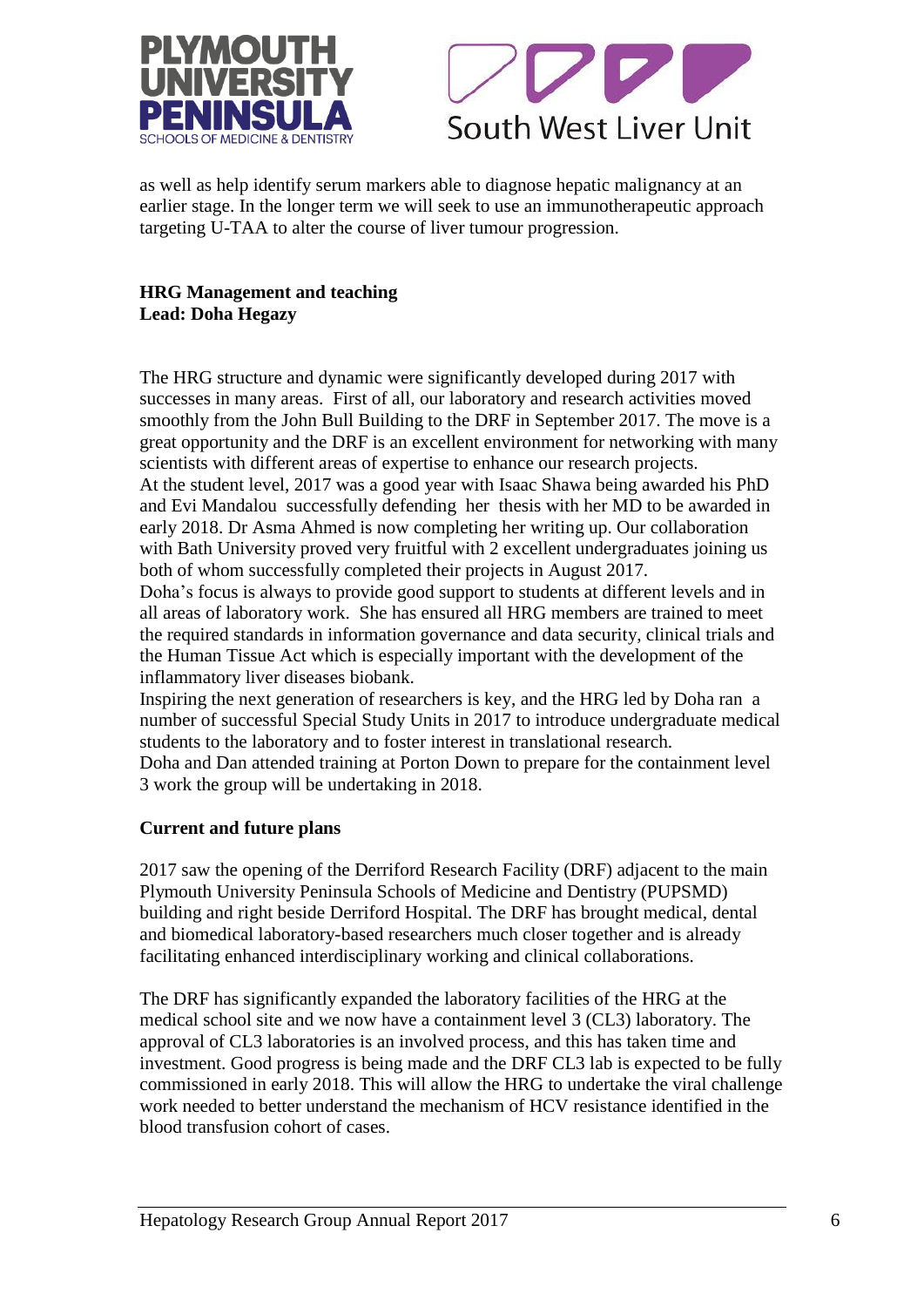



Collaborations, both within University of Plymouth and outside the university, remain a major part of the groups long term viability strategy. The relocation of many of our internal collaborators to the DRF represents a major step in the right direction. Our collaborations with Imperial College London and other centres was key to being part of the successful MRC stratified medicine bid in alcoholic hepatitis and our ongoing work with the MRC Centre for Virology in Glasgow forms part of another current application for MRF funding to support work on HCV resistance.

Our newest area of research investigating the pathogenesis of liver cancers and the role of universal tumour antigens has established a useful collaboration between the HRG, the School of Biomedical & Healthcare Sciences and the clinical histopathology and liver surgery services at Derriford. This useful link between clinical services and scientific researchers is important and will be a continuing focus for the HRG.

Building on previous work with the SW Academic Health Science Network exploring support for funding streams to develop alcohol services, we have achieved new resource allocation from commissioners to implement an alcohol assertive outreach service in Plymouth, with the aim of decreasing hospital admissions due to alcohol related harm.

Our involvement in clinical trials continues. The HRG and SWLU are the largest recruiter to trials in liver disease in the southwest and have brought a range of new treatments to patients from across Devon Cornwall and Somerset. Trials in hepatitis C virus are changing as the drug treatment options are now so effective, but as the numbers of these studies reduce so opportunities for studies into NAFLD, portal hypertension and other areas increases. In 2018 we look forward to new interventional studies in alcoholic hepatitis, non-alcoholic fatty liver disease, portal hypertension and in primary biliary cholangitis.

A key marker of the groups success is grant support and 2017 saw a number of applications for external grant support by the group and our first ever Medical Research Council funding awarded to Dr Dhanda. Ensuring the financial sustainability of the group at time of great pressure on university and academic funding remains a key priority and in 2018 we will be submitting a number of new applications. Current grant applications include a 3 year project grant application to the Medical Research Foundation to research HCV resistance, and to EASL (European Association for the Study of the Liver) for a PhD fellowship to study NALFD. The generosity and financial support provided by the Mary Kinross Trust over a number of years to fund Dr Doha Hegazy has been instrumental in seeing the HRG grow, strengthen and diversify and we are extremely grateful to them for their support in 2017 and their ongoing commitment for support in 2018.

We remain indebted to all the patients and their families who have supported us by getting involved in clinical trials and consenting to the research work, to the clinical team at the SWLU and to all our collaborators both in the UK and abroad.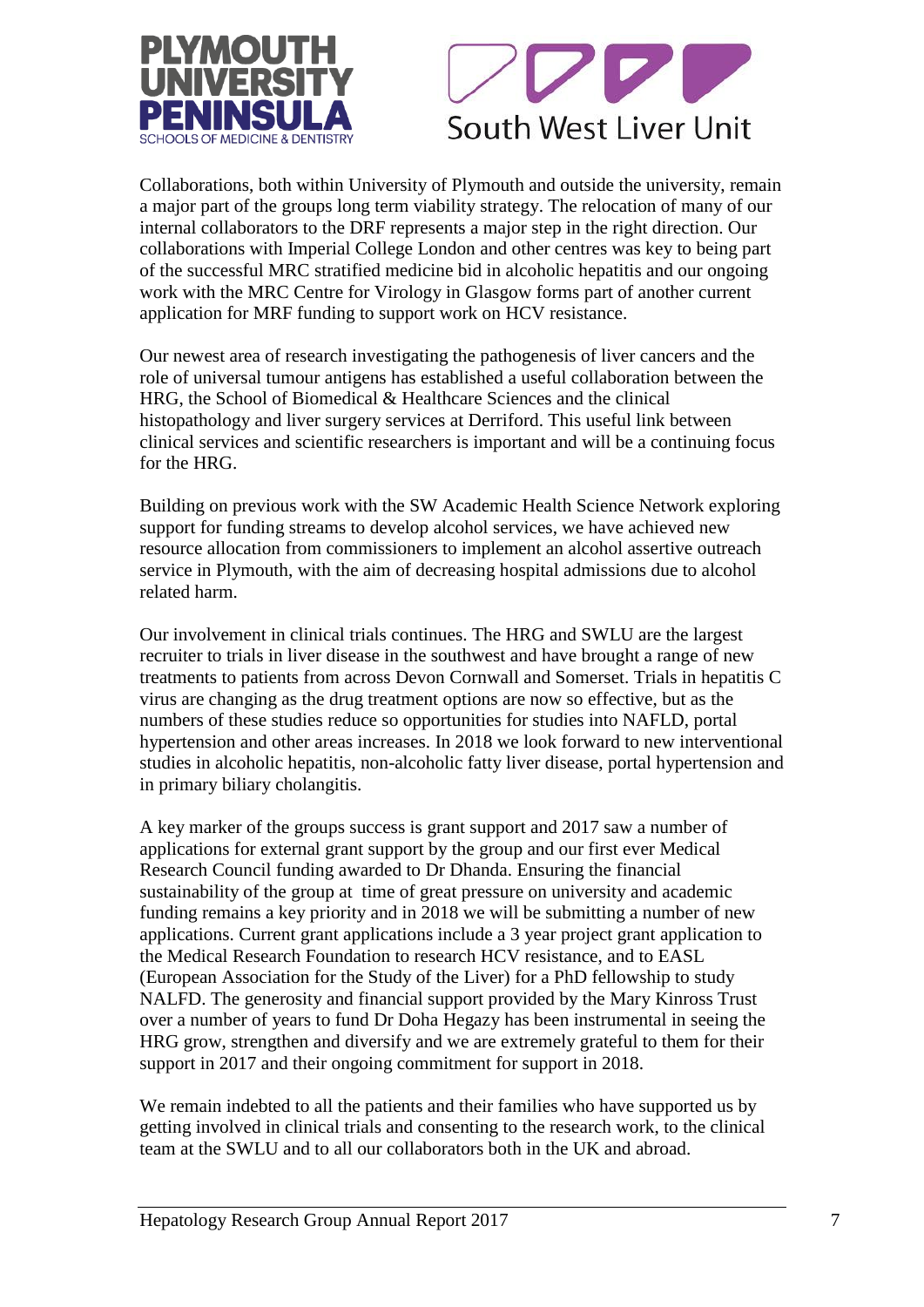



# **Research Outputs for 2017:**

# **Publications:**

[Disease burden and costs from excess alcohol consumption, obesity, and viral](https://www.ncbi.nlm.nih.gov/pubmed/29198562)  [hepatitis: fourth report of the Lancet Standing Commission on Liver Disease in the](https://www.ncbi.nlm.nih.gov/pubmed/29198562)  [UK.](https://www.ncbi.nlm.nih.gov/pubmed/29198562)

Williams R, Alexander G, Armstrong I, Baker A, Bhala N, Camps-Walsh G, **Cramp ME**, de Lusignan S, Day N, Dhawan A, Dillon J, Drummond C, Dyson J, Foster G, Gilmore I, Hudson M, Kelly D, Langford A, McDougall N, Meier P, Moriarty K, Newsome P, O'Grady J, Pryke R, Rolfe L, Rice P, Rutter H, Sheron N, Taylor A, Thompson J, Thorburn D, Verne J, Wass J, Yeoman A. *Lancet. 2017 Nov 29. Epub ahead of print.*

[Fine-mapping of genetic loci driving spontaneous clearance of hepatitis C virus](https://www.ncbi.nlm.nih.gov/pubmed/29158528)  [infection.](https://www.ncbi.nlm.nih.gov/pubmed/29158528)

Huang H, Duggal P, Thio CL, Latanich R, Goedert JJ, Mangia A, Cox AL, Kirk GD, Mehta S, Aneja J, Alric L, Donfield SM, **Cramp ME**, Khakoo SI, Tobler LH, Busch M, Alexander GJ, Rosen HR, Edlin BR, Segal FP, Lauer GM, Thomas DL, Daly MJ, Chung RT, Kim AY.

*Sci Rep. 2017 Nov 20;7(1):15843.* 

[Enhanced natural killer cell activity is found in exposed uninfected recipients of](https://www.ncbi.nlm.nih.gov/pubmed/29063663)  [hepatitis C-contaminated blood.](https://www.ncbi.nlm.nih.gov/pubmed/29063663)

**Ow MM, Hegazy D, Warshow UM, Cramp ME.** *J Viral Hepat. 2017 Oct 24. doi: 10.1111/jvh.12810. Epub ahead of print*

[Exploration of potential mechanisms of hepatitis C virus resistance in exposed](https://www.ncbi.nlm.nih.gov/pubmed/28475247)  [uninfected intravenous drug users.](https://www.ncbi.nlm.nih.gov/pubmed/28475247)

# **Shawa IT, Felmlee DJ, Hegazy D, Sheridan DA, Cramp ME**.

*J Viral Hepat. 2017 Dec;24(12):1082-1088.*

[Global prevalence and genotype distribution of hepatitis C virus infection in 2015: a](https://www.ncbi.nlm.nih.gov/pubmed/28404132)  [modelling study.](https://www.ncbi.nlm.nih.gov/pubmed/28404132)

Polaris Observatory HCV Collaborators. (**Cramp ME**) *Lancet Gastroenterol Hepatol. 2017 Mar;2(3):161-176.* 

[Hepatitis C virus prevalence and level of intervention required to achieve the WHO](https://www.ncbi.nlm.nih.gov/pubmed/28397696)  [targets for elimination in the European Union by 2030: a modelling study.](https://www.ncbi.nlm.nih.gov/pubmed/28397696) European Union HCV Collaborators. (**Cramp ME**) *Lancet Gastroenterol Hepatol. 2017 May;2(5):325-336.* 

Application of prognostic scores in the STOPAH trial: discriminant function is no longer the optimal scoring system in alcoholic hepatitis. Forrest EH, Atkinson SR, Richardson P, Masson S, Ryder S, Thursz MR, Allison M, STOPAH trial management group (**Dhanda A**). *J Hepatol. 2018 Mar;68(3):511-518.Epub 2017 Nov 2*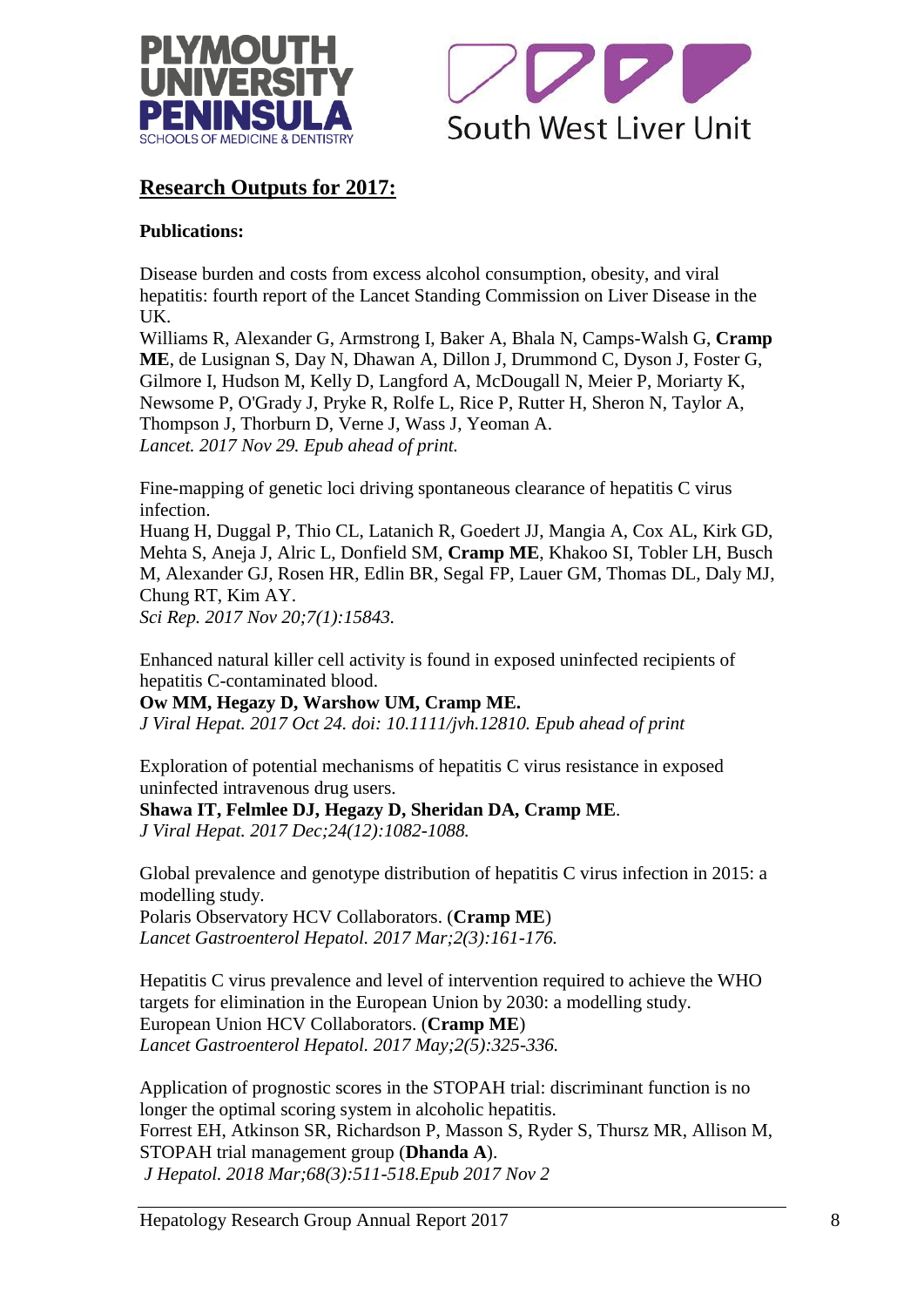



**Felmlee, DJ**, Grun, D. & Baumert, T.F. Zooming in on Liver Zonation. *Hepatology. 2017 Sep 27 [Epub ahead of print] doi: 10.1002/hep.29554.*

[Infection does not increase long-term mortality in patients with acute severe alcoholic](https://www.ncbi.nlm.nih.gov/pubmed/28373772)  [hepatitis treated with corticosteroids.](https://www.ncbi.nlm.nih.gov/pubmed/28373772)

**Dhanda AD**, Sinha A, Hunt V, Saleem S, **Cramp ME**, Collins PL. *World J Gastroenterol. 2017 Mar 21;23(11):2052-2059.*

[Cohort Profile: The Hepatitis C Virus \(HCV\) Research UK Clinical Database and](https://www.ncbi.nlm.nih.gov/pubmed/28338838)  [Biobank.](https://www.ncbi.nlm.nih.gov/pubmed/28338838)

McLauchlan J, Innes H, Dillon JF, Foster G, Holtham E, McDonald S, Wilkes B, Hutchinson SJ, Irving WL; HCV Research UK Steering Committee. (**Cramp ME**) *Int J Epidemiol. 2017 Oct 1;46(5):1391-1391* 

[Hepatorenal syndrome: Update on diagnosis and therapy.](https://www.ncbi.nlm.nih.gov/pubmed/28293378) **Acevedo JG, Cramp ME**. *World J Hepatol. 2017 Feb 28;9(6):293-299.* 

[New metrics for the Lancet Standing Commission on Liver Disease in the UK.](https://www.ncbi.nlm.nih.gov/pubmed/27989558) Williams R, Alexander G, Aspinall R, Bosanquet J, Camps-Walsh G, **Cramp M**, Day N, Dhawan A, Dillon J, Dyson J, Ferguson J, Foster G, Gardner R, Gilmore SI, Hardman L, Hudson M, Kelly D, Langford A, Liversedge S, Moriarty K, Newsome P, O'Grady J, Pryke R, Rolfe L, Rutter H, Ryder S, Samyn M, Sheron N, Taylor A, Thompson J, Verne J, Yeoman A. *Lancet. 2017 May 20;389(10083):2053-2080.* 

Care standards for non-alcoholic fatty liver disease in the United Kingdom 2016: a cross-sectional survey.

**Sheridan DA**, Aithal G, Alazawi W, Allison M, Anstee Q, Cobbold J, Khan S, Fowell A, McPherson S, Newsome PN, Oben J, Tomlinson J, Tsochatzis E. *Frontline Gastroenterology. 2017 Oct;8(4):252-259.* 

TLL1 rs17047200 Increases the Risk of Fibrosis Progression in Caucasian Patients With Chronic Hepatitis C.

John M, Metwally M, Mangia A, Romero-Gomez M, Berg T, **Sheridan D**, George J, Eslam M.

*Gastroenterology. 2017 Nov;153(5):1448-1449.* 

[Seladelpar \(MBX-8025\), a selective PPAR-δ agonist, in patients with primary biliary](https://www.ncbi.nlm.nih.gov/pubmed/28818518)  [cholangitis with an inadequate response to ursodeoxycholic acid: a double-blind,](https://www.ncbi.nlm.nih.gov/pubmed/28818518)  [randomised, placebo-controlled, phase 2, proof-of-concept study.](https://www.ncbi.nlm.nih.gov/pubmed/28818518) Jones D, Boudes PF, Swain MG, Bowlus CL, Galambos MR, Bacon BR, Doerffel Y, Gitlin N, Gordon SC, Odin JA, **Sheridan D**, Wörns MA, Clark V, Corless L, Hartmann H, Jonas ME, Kremer AE, Mells GF, Buggisch P, Freilich BL, Levy C, Vierling JM, Bernstein DE, Hartleb M, Janczewska E, Rochling F, Shah H, Shiffman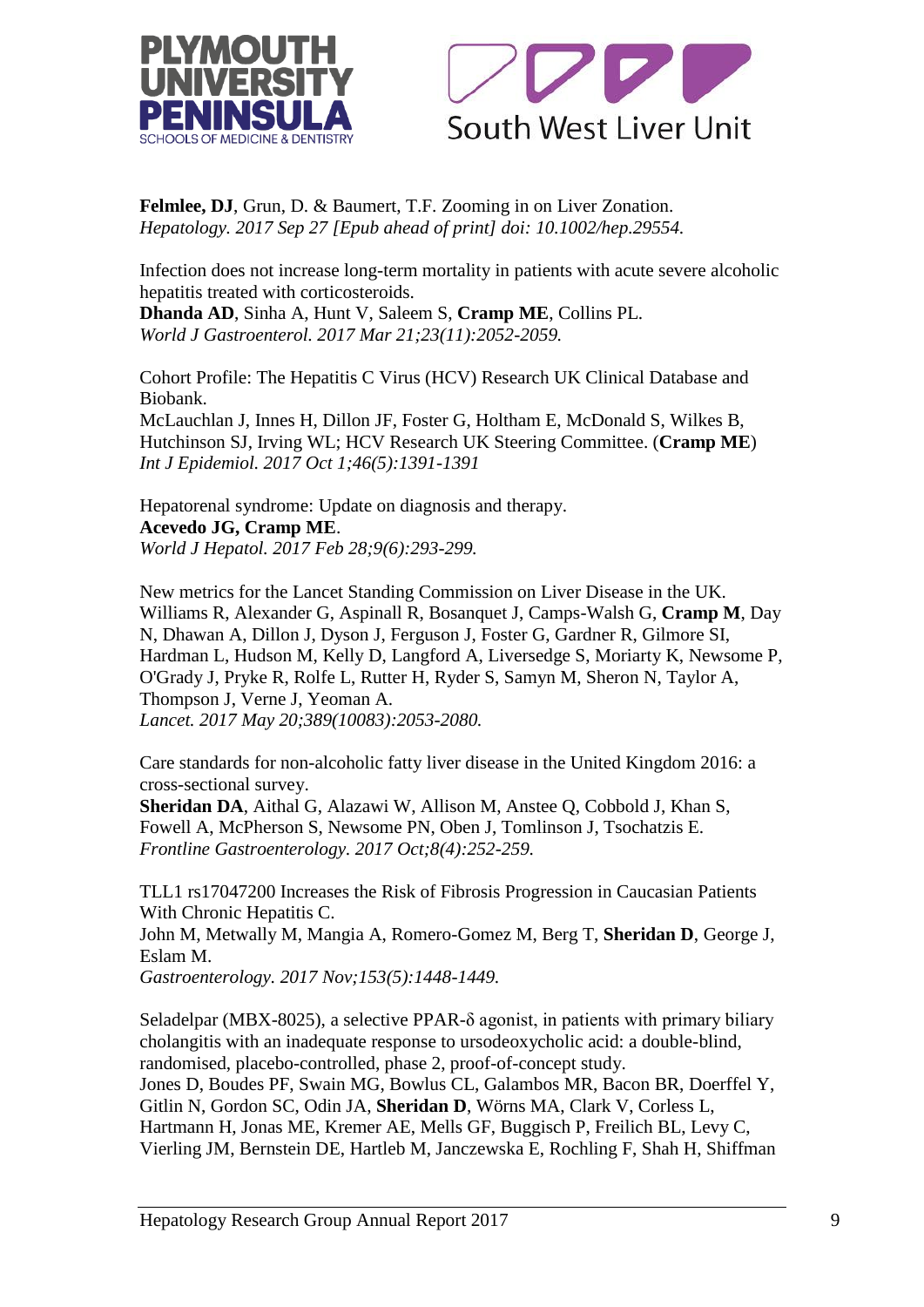



ML, Smith JH, Choi YJ, Steinberg A, Varga M, Chera H, Martin R, McWherter CA, Hirschfield GM.

*Lancet Gastroenterology & Hepatology. 2017 Oct;2(10):716-726.* 

IFN-λ3, not IFN-λ4, likely mediates IFNL3-IFNL4 haplotype-dependent hepatic inflammation and fibrosis.

Eslam M, McLeod D, Kelaeng KS, Mangia A, Berg T, Thabet K, Irving WL, Dore GJ, **Sheridan D**, Grønbæk H, Abate ML, Hartmann R, Bugianesi E, Spengler U, Rojas A, Booth DR, Weltman M, Mollison L, Cheng W, Riordan S, Mahajan H, Fischer J, Nattermann J, Douglas MW, Liddle C, Powell E, Romero-Gomez M, George J; International Liver Disease Genetics Consortium (ILDGC). *Nature Genetics. 2017 May;49(5):795-800.* 

Hepatitis C virus and atherosclerosis: A legacy after virologic cure? Bassendine MF, Nielsen SU, Bridge SH, **Felmlee DJ**, **Sheridan DA**, Packard CJ, Neely RD. *Clinics & Research in Hepatology and Gastroenterology. 2017 Feb;41(1):25-30.* 

# **Conference Presentations:**

#### **European Association for the Study of the Liver meeting Amsterdam April 2017:**

**A Dhanda**, E Williams, **E Yates**, P Collins, R Lee, **M Cramp**. Intermediate (CD14++CD16<sup>+</sup> ) monocytes from patients with acute severe alcoholic hepatitis are activated and functionally similar to classical (CD14<sup>++</sup>CD16) monocytes. Presented as poster; awarded Young Investigator Bursary. *Journal of Hepatology. 66: S346.*

**A Dhanda**, S Atkinson, M Thursz. Variation in the use of corticosteroids for the treatment of acute severe alcoholic hepatitis in the post-STOPAH era: results of a UK national survey. Presented as poster

FibroScan-based score to identify patients with non-alcoholic steatohepatitis: development in a multi-centric British cohort and validated in French and American cohorts

Magali Sasso, Stephen A. Harrison, Peter Eddowes, Quentin M Anstee, Indra N Guha, **David Sheridan**, Emmanouil Tsochatzis, Jeremy Cobbold, Michael Allison, Céline Fournier<sup>1</sup>, Véronique Miette, Katharine K. Robert, Angelo H. Paredes, Katherine M. Cebe, Valérie Paradis, Pierre Bedossa, Victor de Ledinghen, Philip N

Newsome Presented as poster

Elbasvir/grazoprevir plus sofosbuvir in treatment-naive and treatment-experienced cirrhotic patients with hepatitis C virus genotype 3 infection treated for 8, 12, or 16 weeks: final results of the C-ISLE study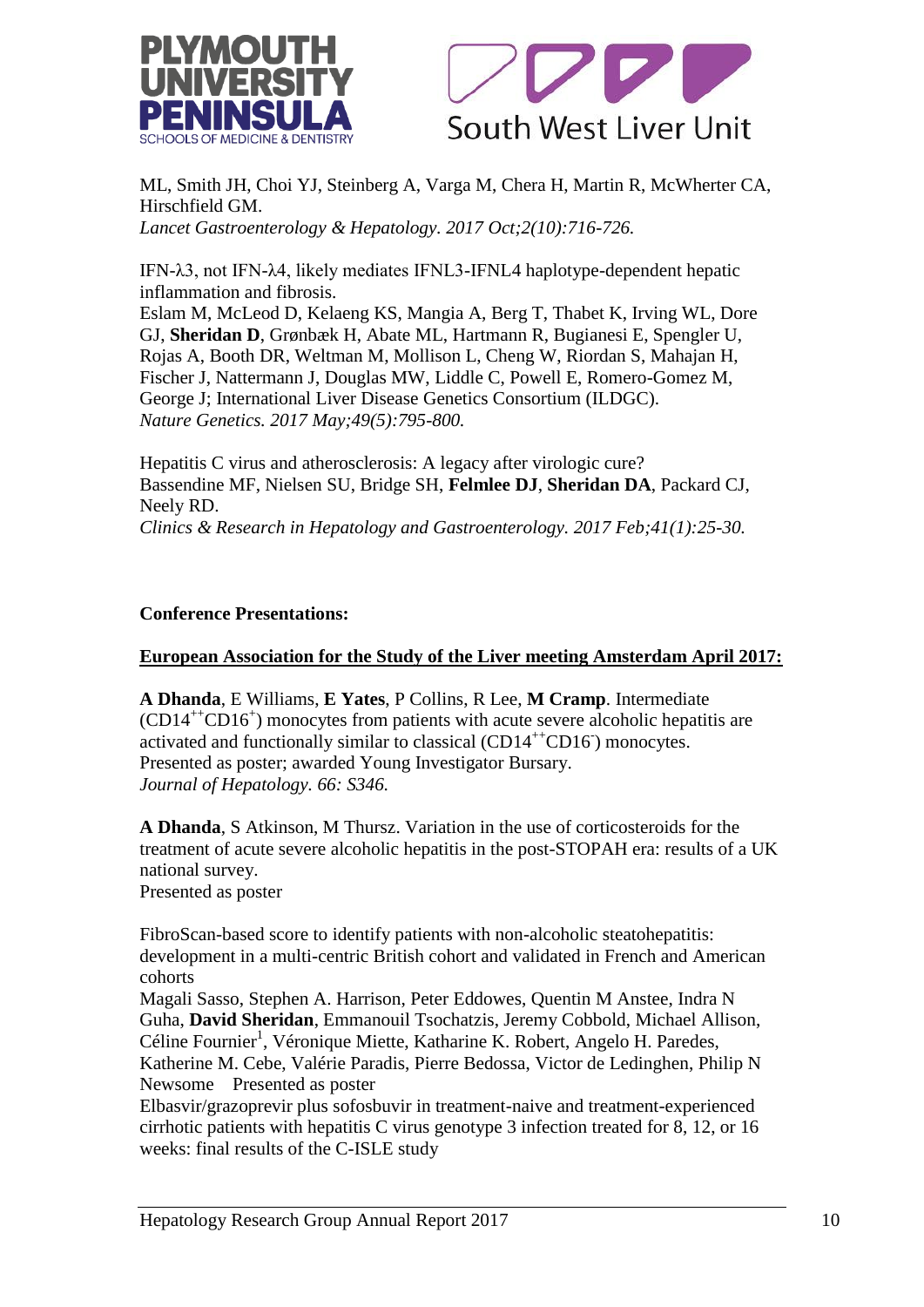



Foster G, Agarwal K, **Cramp M**, Moreea S, Barclay S, Collier J, Brown A, Ryder S, Ustianowski A, Forton D et al. *Journal of Hepatology. 66: S503-S504. 2017* Presented as poster

Successful treatment of patients with HCV GT3 infection and cirrhosis with elbasvir/grazoprevir plus sofosbuvir does not correct insulin resistance by 12 weeks post-treatment Foster G, Agarwal K, **Cramp M**, Moreea S, Barclay S, Collier J, Brown A, Ryder S, Ustianowski A, Forton D et al. *Journal of Hepatology. 66: S504-S505. 2017* Presented as poster

# **BASL Basic Science Meeting, Seale Hayne Conference centre, Devon, June 2017:**

Serum lipid profiling using Ultra-performance liquid chromatography mass spectrometry (UPLC/MS) discriminates HCV exposed uninfected injection drug users from those susceptible to infection. **Isaac Thom Shawa;** Maria Gomez Romero; Alexandros Pechlivanis; **Daniel J Felmlee; Doha Hegazy,** Mary Crossey; Elaine Holmes; Maggie Bassendine; Simon Taylor Robinson; **David A Sheridan; Matthew E Cramp**

Oral presentation

Developing a 3D cell culture model for progression to non-alcoholic steatohepatitis **Paula Boeira, Daniel Felmlee, Doha Hegazy, Matthew Cramp, Charles Affourtit, David Sheridan** Oral presentation

#### **BSG Annual Meeting, June 2017**

A novel functional bioassay predicts 90-day survival in patients with severe alcoholic hepatitis.**E Yates, M Cramp, A Dhanda**. Presented as poster

#### **BASL Annual Meeting, Warwick, Sept 2017**

Upregulated Innate immune responses in an HCV exposed uninfected cohort. **Isaac Thom Shawa, David A Sheridan, Daniel J Felmlee, Doha Hegazy, Asma Ahmed,** Connor Wood, Simon Jackson, Gyorgy Fejer**, Matthew E Cramp**  Presented as poster

Seeking the genetic determinants of resistance to hepatitis C virus infection in a highly resistant cohort.

#### **P Redondo, D Felmlee, M Ow, M Cramp** Presented as poster

Risk-adjusted survival in liver transplant patients assessed and managed by a nontransplanting centre: the South West Liver Unit experience. A Srivastava, B Norton, K Ramos, L Vine, A Zarankaite, E Allen, **M E Cramp**